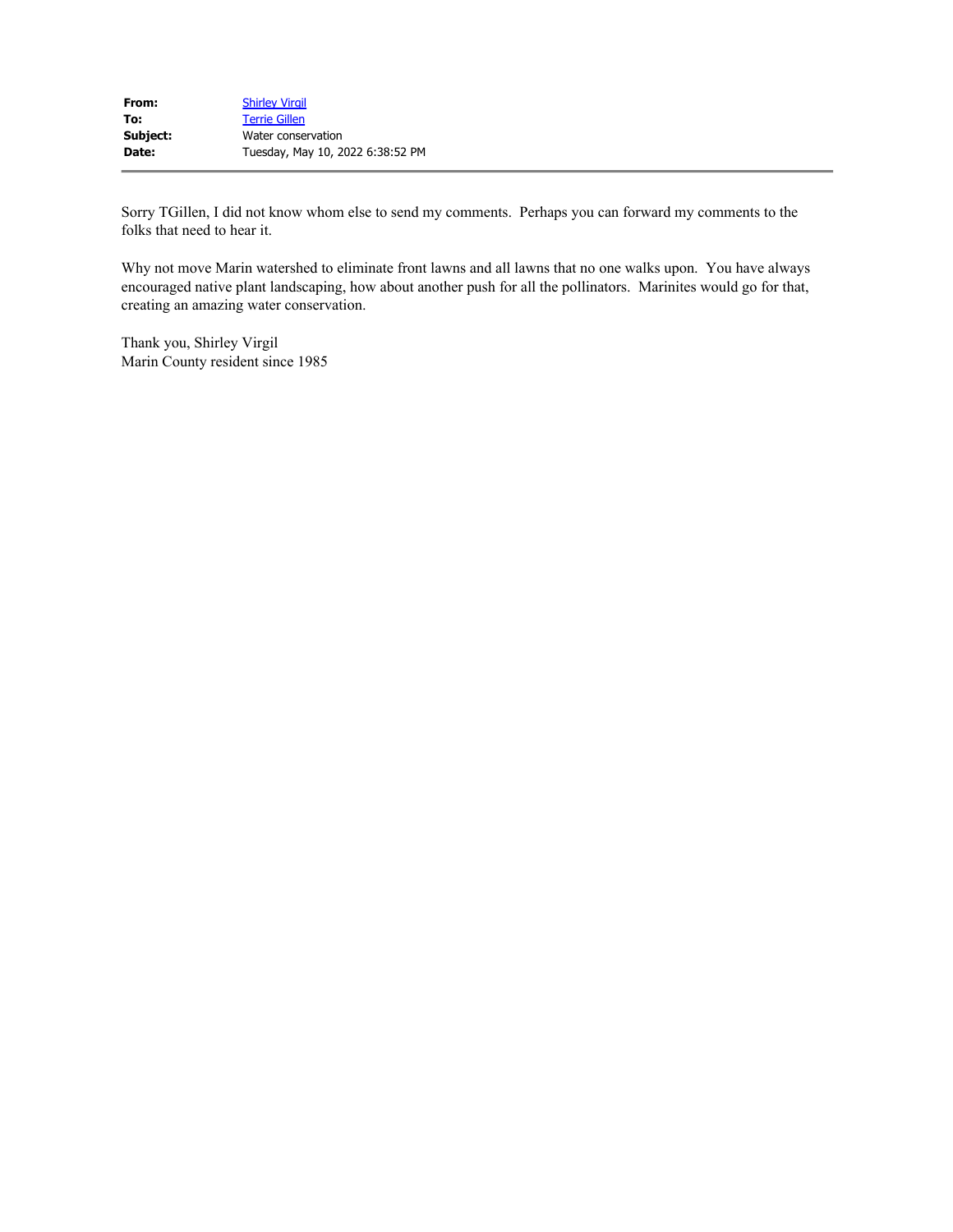Phone Message:

Patricia Warnock – Please contact state elected officials to stop the increase of housing in Marin County, because there's not enough water. Also, please oppose desalination, because it's costly.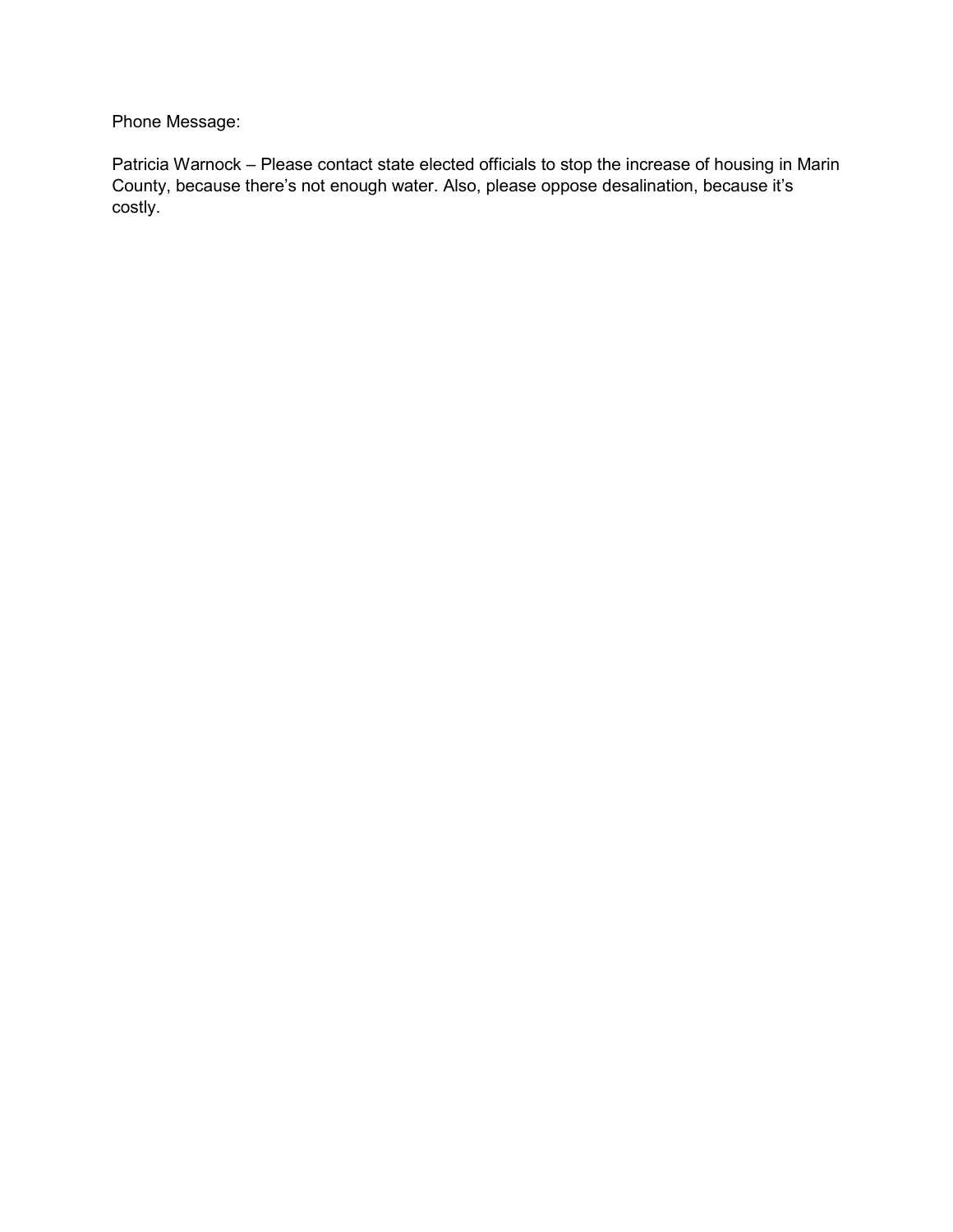## **5/16/2022**

## **To MMWD Directors and General Manager From: Charles Ballinger - Marin Coalition for Water Solutions RE: Water supply**

I attended your last meeting after hearing it concerned our Marin water supply. Sadly, it turned out to be more of the same discourse regarding conservation and use restrictions. Only grey water and storm water capture were mentioned as potential supply alternatives.

I made a comment applauding your Kastania pump station improvements and the direct pipeline from Phoenix to Bon Tempe Lake. They are both significant improvements to keep our reservoirs full. And keeping Phoenix low in the winter will help flood control for Ross Valley. I also expressed my desire for you to raise Soulajule dam to increase our water storage by 25% for only \$2,000./ AFY.

There's a clear reason why Marin County leads other California counties this year in water supply. Our **reservoirs** have saved us this year because we are blessed to have a watershed that captures water effectively during winter storms.

I wrote an op–ed in the Marin IJ about the history of Marin reservoir construction and expansion up to 1982, when we last raised Kent Lake 45'. As you know, 1982 marked the last expansion of our reservoirs– and that was 40 years ago. This might work if our population didn't increased – but it did – dramatically.

In fact, if we hadn't expanded Kent Lake in 1982, we might have run out of water last summer.

Yes, I realize everyone is scared to challenge water rights on Lagunitas Creek, but Soulajule feeds Walker Creek and those rights have not been determined, at least not publicly by the 1995 SWR ruling. With all the environmental pushback against desalination and the diminishing value of a Richmond Bridge pipeline, expanding the Soulajule reservoir is an option that needs to be addressed – without delay.

At the Marin Coalition for Water Supply (.com), we have received over 100 comments regarding water supply in Marin. Overwhelmingly, they're fed up with increased conservation talk. Some suggest desalination, water recycling, storm water capture, IPR, and DPR, and yes, many suggest expanding our reservoir system - just like the old days.

We are in remarkably good shape compared to the rest of California and the entire Southwest this year. We must realize our geography, our unique watershed, and our reservoirs have saved us **this time**. To not recognize this would be a huge mistake.

I understand a reservoir dam can be raised while maintaining the same release for spawning fish since the outlets are at the bottom of the reservoir. Once raised, winter storms or pipelines can do the rest. Stormwater capture beckons to be captured.

I implore the MMWD to focus more on increasing our water supply. It's what Marin residents expect to see from this agency. It's what they deserve.

As one who has retired my lawn, installed a Flume meter, and decreased my usage 40%, I agree with your meeting consultant who said "the sponge has been squeezed" – so let's move on to other solutions.

I'd also prefer to keep our water supply local - Marin is uniquely situated for that. Desalination is an improving option, but could take a decade to implement. The pipeline has diminished capacity and is only for indoor